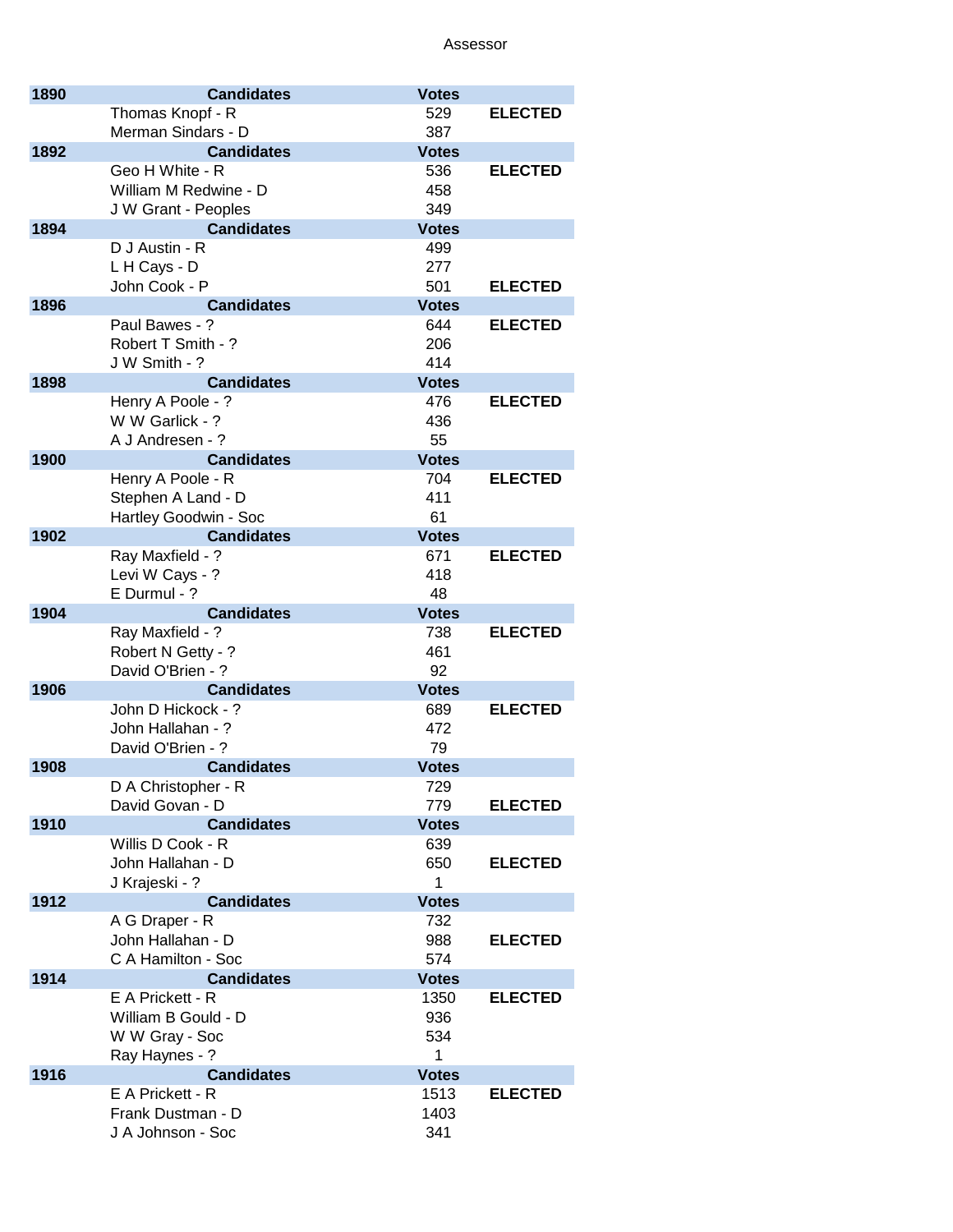| 1918 | <b>Candidates</b>           | <b>Votes</b> |                |                                 |
|------|-----------------------------|--------------|----------------|---------------------------------|
|      | JO Morse - R                | 1065         | <b>ELECTED</b> |                                 |
|      | E L Bradley - L             | 322          |                |                                 |
|      | Iver Iversen - ?            | 1            |                |                                 |
| 1920 | <b>Candidates</b>           | <b>Votes</b> |                |                                 |
|      | JO Morse - R                | 1908         | <b>ELECTED</b> |                                 |
|      | E L Bradley - Farm Labor    | 1161         |                |                                 |
| 1922 | <b>Candidates</b>           | <b>Votes</b> |                |                                 |
|      | Herbert H Wood - R          | 2146         | <b>ELECTED</b> |                                 |
|      | E L Bradley - Farm Labor    | 727          |                |                                 |
| 1926 | <b>Candidates</b>           | <b>Votes</b> |                |                                 |
|      | Herbert H Wood-R            | 2861         | <b>ELECTED</b> |                                 |
| 1930 | <b>Candidates</b>           | <b>Votes</b> |                |                                 |
|      | Will H Taylor - R           | 4189         | <b>ELECTED</b> |                                 |
| 1934 | <b>Candidates</b>           | <b>Votes</b> |                |                                 |
|      | Will H Taylor - R           | 2244         |                |                                 |
|      | Vernon J Robinson - D       | 4099         | <b>ELECTED</b> |                                 |
| 1938 | <b>Candidates</b>           |              |                |                                 |
|      | No election results on file |              |                |                                 |
| 1942 | <b>Candidates</b>           | <b>Votes</b> |                |                                 |
|      | Harvey H Haggerd - D        | 3898         | <b>ELECTED</b> |                                 |
| 1946 | <b>Candidates</b>           | <b>Votes</b> |                |                                 |
|      | Andrew J Cosser - D         | 4964         | <b>ELECTED</b> |                                 |
|      | G B Cared                   | 1            |                |                                 |
|      | Vern Robinson               | 1            |                |                                 |
| 1950 | <b>Candidates</b>           | <b>Votes</b> |                |                                 |
|      | John Husung - D             | 4636         | <b>ELECTED</b> |                                 |
|      | Fred W Hipkins - R          | 3779         |                |                                 |
| 1954 | <b>Candidates</b>           | <b>Votes</b> |                |                                 |
|      | Dick Wray - R               | 4493         |                |                                 |
|      | Frank Feeley - D            | 5150         | <b>ELECTED</b> |                                 |
| 1958 | <b>Candidates</b>           | <b>Votes</b> |                |                                 |
|      | Andrew S Stoffa - R         | 2761         |                |                                 |
|      | Frank Feeley - D            | 6752         | <b>ELECTED</b> |                                 |
| 1962 | <b>Candidates</b>           | <b>Votes</b> |                |                                 |
|      | Frank Feeley - D            | 7490         | <b>ELECTED</b> |                                 |
| 1966 | <b>Candidates</b>           | <b>Votes</b> |                |                                 |
|      | Frank Feeley - D            | 7869         | <b>ELECTED</b> |                                 |
| 1970 | <b>Candidates</b>           | <b>Votes</b> |                |                                 |
|      | Frank Feeley - D            | 6757         | <b>ELECTED</b> |                                 |
|      | Thomas J Powell - R         | 5004         |                |                                 |
| 1974 | <b>Candidates</b>           | <b>Votes</b> |                |                                 |
|      | Lester J Lancaster - D      | 9095         | <b>ELECTED</b> |                                 |
| 1978 | <b>Candidates</b>           | <b>Votes</b> |                |                                 |
|      | Lester J Lancaster - D      | 10606        | <b>ELECTED</b> |                                 |
| 1982 | <b>Candidates</b>           | <b>Votes</b> |                |                                 |
|      | Donald G Walls - R          | 7124         |                |                                 |
|      |                             | 10448        |                |                                 |
|      | Lester J Lancaster - D      |              | <b>ELECTED</b> | Appointed Bruce Erlwein 3/30/84 |
| 1984 | <b>Candidates</b>           | <b>Votes</b> |                |                                 |
|      | Dick LotzgesellL - R        | 10400        |                |                                 |
|      | Bruce A Erlwein Sr - D      | 12593        | <b>ELECTED</b> |                                 |
| 1986 | <b>Candidates</b>           | <b>Votes</b> |                |                                 |
|      | Gordon Phares - R           | 7071         |                |                                 |
|      | Bruce A Erlwein Sr - D      | 9604         | <b>ELECTED</b> |                                 |